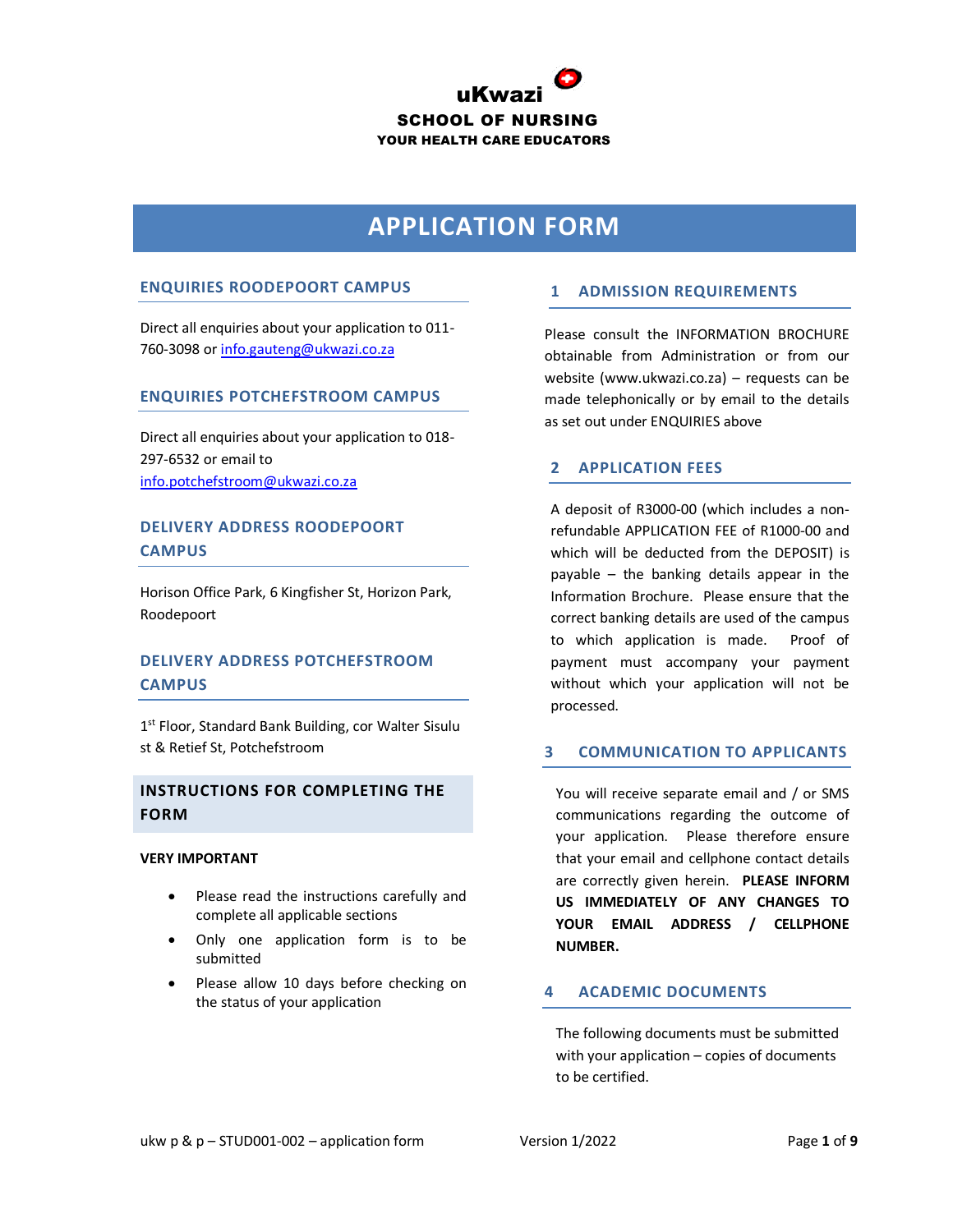| 4.1 Applicants currently studying towards a South African Grade 12 | <b>Documents Required</b> |
|--------------------------------------------------------------------|---------------------------|
| South African Identity document                                    |                           |
| Proof of payment of Application Fee                                |                           |

| 4.2 Applicants having already completed a South African Grade 12                        | <b>Documents Required</b> |
|-----------------------------------------------------------------------------------------|---------------------------|
| Final Grade 12 statement of symbols                                                     |                           |
| National Senior Certificate or Senior Certificate (prior to 2008) or IEB certificate or |                           |
| <b>SACAI</b>                                                                            |                           |
| Higher education qualification if obtained at another higher education institution      |                           |
| Academic record and certificate of conduct if registered / completed at another higher  |                           |
| education institution                                                                   |                           |
| Proof of payment of application fee                                                     |                           |

| <b>4.2 International Applicants</b>                                                                                             | <b>Documents Required</b> |
|---------------------------------------------------------------------------------------------------------------------------------|---------------------------|
| Passport                                                                                                                        |                           |
| Study permit / asylum certificate                                                                                               |                           |
| International school-leaving statement of symbols                                                                               |                           |
| International qualification certificate with SAQA evaluation document                                                           |                           |
| Academic record and certificate of conduct if registered / completed at another higher<br>education institution in South Africa |                           |
| Proof of payment of application fee                                                                                             |                           |

## **5 DEPOSIT & APPLICATION FEE**

- A DEPOSIT of R3000-00 is payable without which an application will not be considered. A copy of the deposit slip must accompany this Application Form. An APPLICATION FEE of R1000-00 which is non-refundable is included in the deposit. The balance (or R2000-00) will go towards partpayment of tuition fees for successful applications or will be refunded to unsuccessful applicants
- Payment must be made into the following account:

## **ROODEPOORT CAMPUS**

| <b>BANK</b>            | <b>FIRST NATIONAL BANK</b>  |
|------------------------|-----------------------------|
| <b>NAME OF ACCOUNT</b> | UKWAZI SCHOOL OF NURSING    |
| <b>ACCOUNT NO</b>      | 62030583133                 |
| <b>BRANCH NO</b>       | 251-141                     |
| <b>REFERENCE</b>       | <b>SURNAME AND INITIALS</b> |
|                        |                             |

ukw p & p – STUD001-002 – application form Version 1/2022 Page **2** of **9**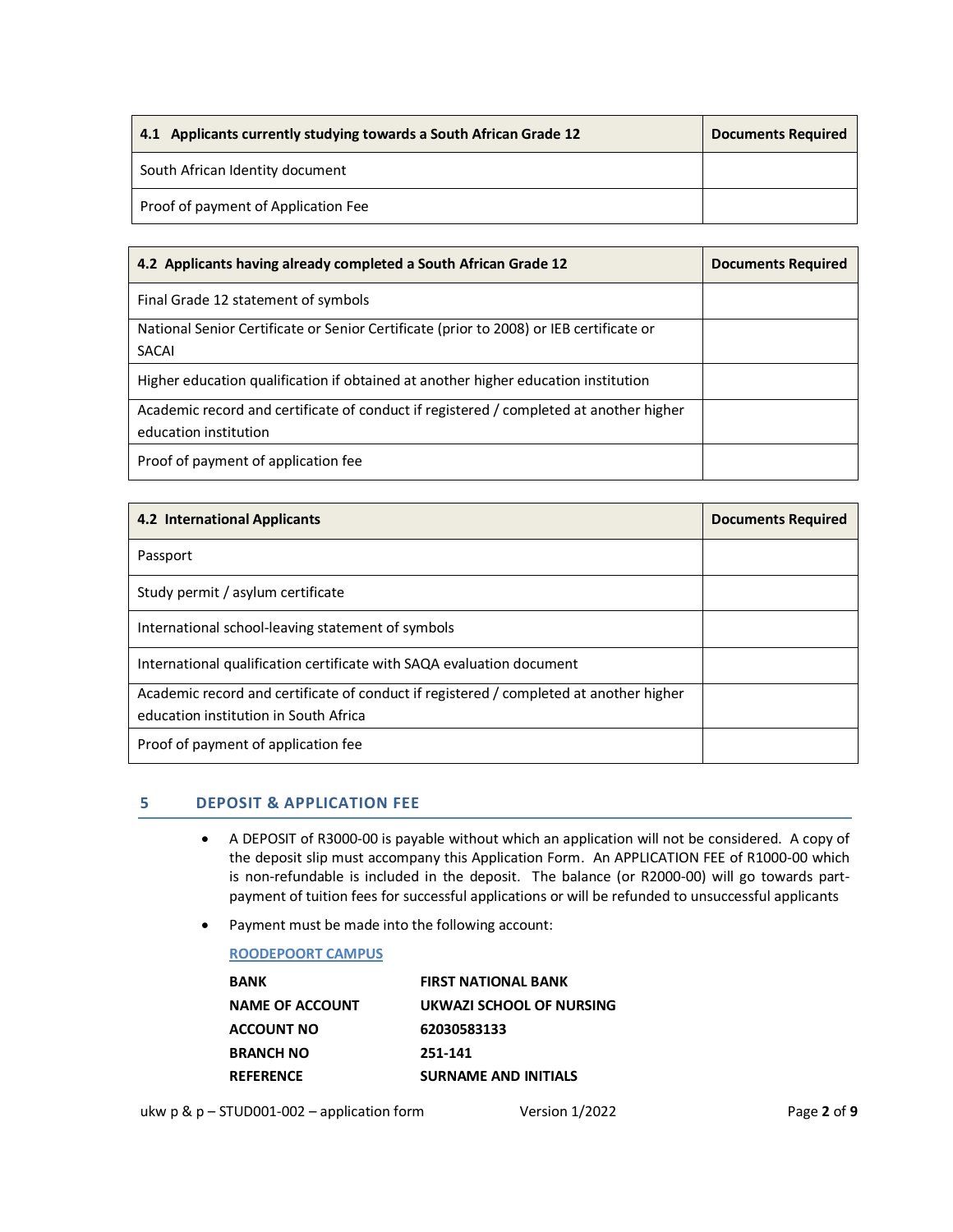#### **POTCHEFSTROOM CAMPUS**

**ACCOUNT NO 62073434608 BRANCH NO 251-141**

**BANK FIRST NATIONAL BANK NAME OF ACCOUNT UKWAZI SCHOOL OF NURSING REFERENCE SURNAME AND INITIALS** 

Please submit **only a copy of your deposit slip** and retain the original as proof of payment

# **ACADEMIC APPLICATION**

## **A CONSENT TO COLLECT AND PROCESS PERSONAL INFORMATION (POPI)**

I, the undersigned applicant (duly assisted by a competent person where I am under the age of 18), hereby agree to the processing of my personal information for purposes of applying to UKWAZI SCHOOL OF NURSING ("the School") with its main campus at 6 Kingfisher St, Horizon Park, Roodepoort.

The School is committed to protecting the applicant's privacy and recognises that it needs to comply with statutory requirements insofar as it is necessary to process the applicant's personal information. The School is obliged in terms of section 18 of the Protection of Personal Information Act 4 of 2013, to inform you of the following:

- i. The type of information that the School will collect and process includes any personal information that can identify you, your matriculation marks, national benchmark test scores and marks from other educational institutions, including higher education institutions (if applicable).
- ii. The nature/category of the information that the School will process will relate to academic performance indicators.
- iii. The purpose of processing the information will be to consider and determine admission to any programme at the School.
- iv. The School will source the information from yourself, the Department of Basic Education, the Department of Higher Education and Training and any other educational institutions (where applicable).
- v. The School shall be entitled, where applicable, to transfer the information to a third-party country/organisation.
- vi. The School has a legal obligation to obtain such information for selection purposes in terms of the Higher Education Act 101 of 1997 (as amended) and the rules and regulations of the School.
- vii. Failure to consent to the processing of such information may compromise your admission.
- viii. You have the right to access and to amend any information processed by the School at any reasonable time.
- ix. You have the right to direct any complaint regarding the processing of your information to the principal of the campus to which your application is submitted.

Further to the above consent, I understand that my personal information is also protected in terms of section 50 of the Electronic Communications and Transactions Act 25 of 2002 (ECT Act). In terms of section 51 of the ECT Act, I hereby provide my express written permission to the School for the collection, collation, processing and/or disclosure of any of my personal information, without prejudice to other legal grounds upon which the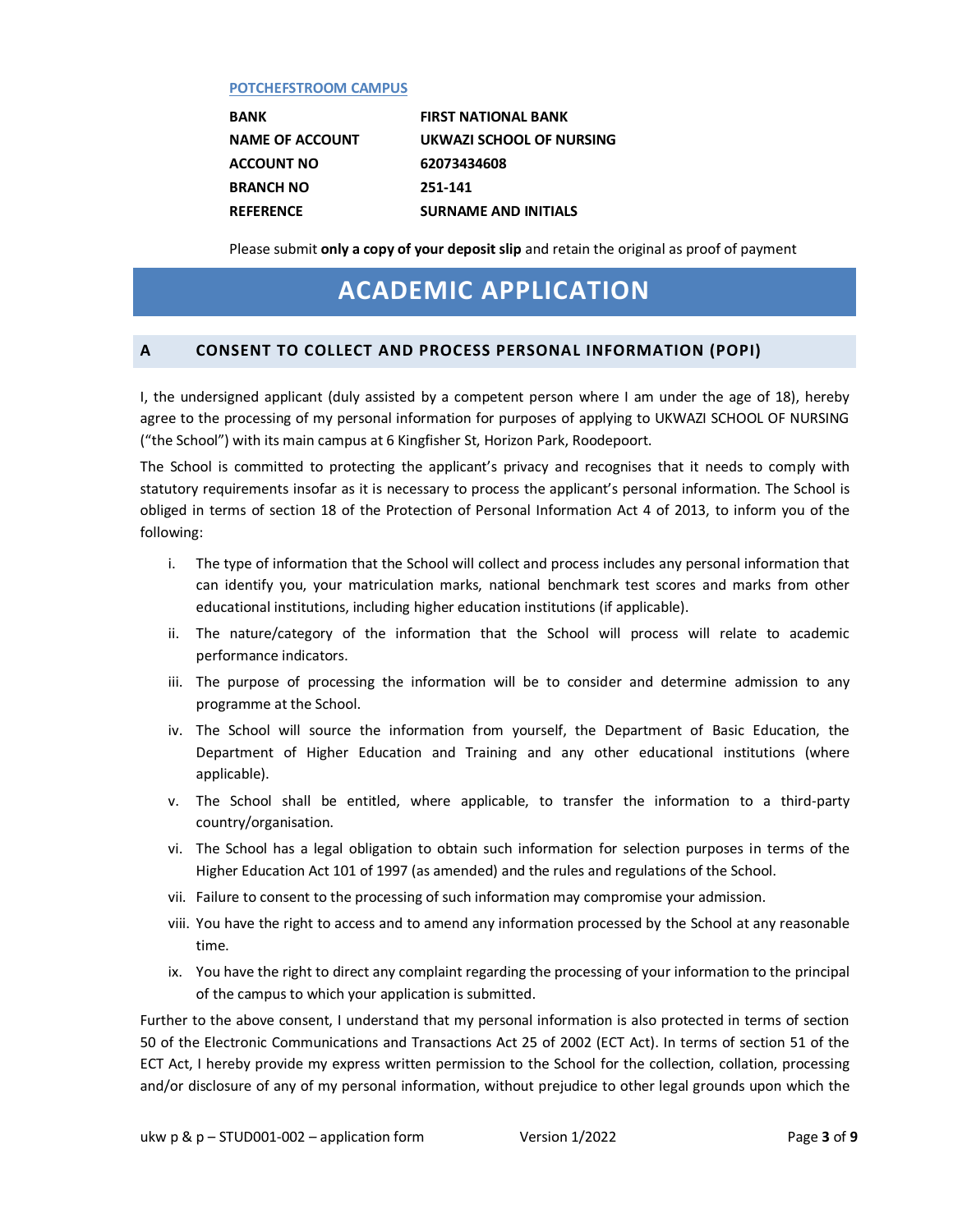School is permitted or required to do so.

Signature of Applicant Date of Applicant Date of Applicant Date of Applicant Date of Applicant Date of Applicant Date of Applicant Date of Applicant Date of Applicant Date of Applicant Date of Applicant Date of Applicant D

## **B DECLARATION AND SURETYSHIP BY PARENT, LEGAL GUARDIAN, THIRD PARTY**

If you are under 18, your parent / legal guardian must make this declaration. If you are older than 18 and your parent / legal guardian / third party (e.g. a family member, husband, etc) will be paying your fees, your parent / legal guardian / third party must make this declaration.

 $\frac{1}{2}$  , the contribution of the contribution of the contribution of the contribution of the contribution of the contribution of the contribution of the contribution of the contribution of the contribution of the contr

| Title |  | Surname of parent / guardian / third party |  |  |  |  |  |  |  |  |  |  |  |  |  |  |  |  |  |  |  |  |  |  |  |  |  |
|-------|--|--------------------------------------------|--|--|--|--|--|--|--|--|--|--|--|--|--|--|--|--|--|--|--|--|--|--|--|--|--|
|       |  |                                            |  |  |  |  |  |  |  |  |  |  |  |  |  |  |  |  |  |  |  |  |  |  |  |  |  |

#### **First names of parent / guardian / third party**

| the contract of the contract of the contract of |  |  |  |  |  | the contract of the contract of the contract of the contract of the contract of the contract of the contract of |  |  |  |  |  |  | the contract of the contract of the contract of the contract of the contract of |  | the contract of the contract of the contract of the contract of the contract of the contract of the contract of |
|-------------------------------------------------|--|--|--|--|--|-----------------------------------------------------------------------------------------------------------------|--|--|--|--|--|--|---------------------------------------------------------------------------------|--|-----------------------------------------------------------------------------------------------------------------|

**Postal address**

|  |  |  | Postal / zip code |  |  |  |  |
|--|--|--|-------------------|--|--|--|--|

| Area /<br>Code                                     | <b>Country Tel</b> |  |  |  | Landline / cellphone number |  |  |  |  |  |  |  |  |  |  |
|----------------------------------------------------|--------------------|--|--|--|-----------------------------|--|--|--|--|--|--|--|--|--|--|
|                                                    |                    |  |  |  |                             |  |  |  |  |  |  |  |  |  |  |
| Identity number of parent / guardian / third party |                    |  |  |  |                             |  |  |  |  |  |  |  |  |  |  |
|                                                    |                    |  |  |  |                             |  |  |  |  |  |  |  |  |  |  |
|                                                    |                    |  |  |  |                             |  |  |  |  |  |  |  |  |  |  |

I as parent / legal guardian agree and consent to the above declaration, undertakings, and indemnity by the applicant. I consent to the applicant signing registration forms if admitted. I as parent / legal guardian / third party hereby bind myself jointly and severally with the applicant as co-principal debtor for all amounts due by the applicant to the School. I consent to the School holding and processing personal information supplied by me in this application (for purposes related to this application).

 $\frac{1}{2}$  ,  $\frac{1}{2}$  ,  $\frac{1}{2}$  ,  $\frac{1}{2}$  ,  $\frac{1}{2}$  ,  $\frac{1}{2}$  ,  $\frac{1}{2}$  ,  $\frac{1}{2}$  ,  $\frac{1}{2}$  ,  $\frac{1}{2}$  ,  $\frac{1}{2}$  ,  $\frac{1}{2}$  ,  $\frac{1}{2}$  ,  $\frac{1}{2}$  ,  $\frac{1}{2}$  ,  $\frac{1}{2}$  ,  $\frac{1}{2}$  ,  $\frac{1}{2}$  ,  $\frac{1$ 

Signature of parent / legal guardian Date Date

**NB:** An applicant under the age of 18 must have this form signed by either of his / her parents. Where an applicant has no parents (e.g. they are deceased) the legal guardian must sign this form. If you do not have a parent or a legal guardian, a responsible adult family member (next-of-kin) or other responsible adult who is prepared to make the declaration and the undertaking, must sign with you. The details of this person must be listed under the parent / guardian / third party section above.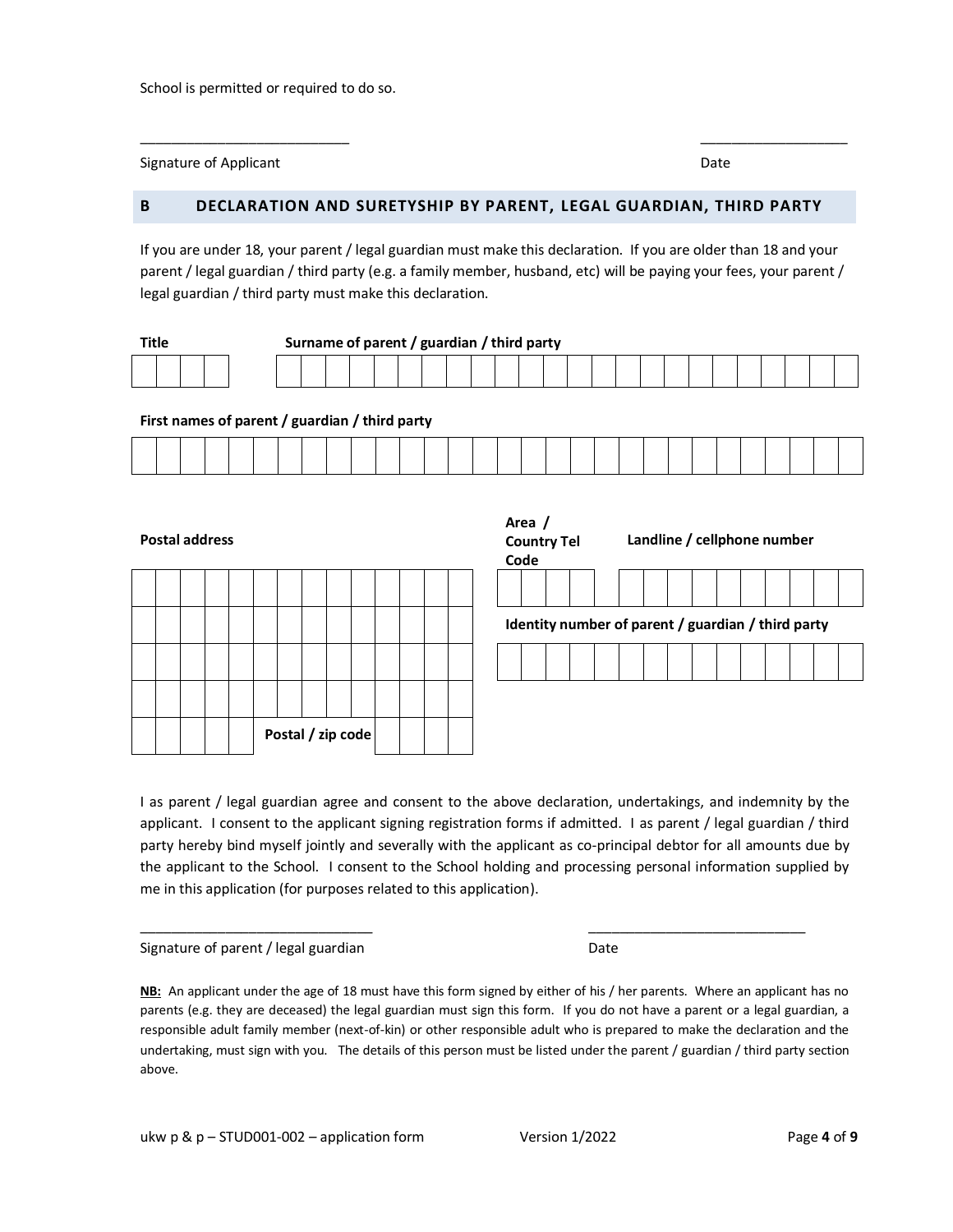# **C QUALIFICATION FOR WHICH APPLICATION IS MADE**

The year of study for which you are applying

Select the qualification for which you are applying (**please ensure that you meet the admission criteria**)(tick the appropriate block):

| <b>HIGHER CERTIFICATE IN NURSING</b> | tick |
|--------------------------------------|------|
| <b>DIPLOMA IN NURSING</b>            | tick |

# **D PERSONAL DETAILS**

| SURNAME (as in your Identity document) |                       |                                        |
|----------------------------------------|-----------------------|----------------------------------------|
| <b>FULL NAMES</b>                      |                       |                                        |
| IDENTITY NUMBER / DATE OF BIRTH        |                       | PASSPORT NUMBER (for foreign students) |
|                                        |                       |                                        |
| <b>TITLE</b>                           | GENDER                | <b>HOME LANGUAGE</b>                   |
| MR<br>П.                               | <b>MALE</b><br>$\Box$ |                                        |
| <b>MRS</b><br>П.                       | <b>FEMALE</b><br>П.   |                                        |
| <b>MISS</b><br>$\Box$                  |                       |                                        |
| <b>NATIONALITY</b>                     |                       |                                        |
| <b>SOUTH AFRICAN</b><br>$\Box$         |                       |                                        |
| <b>OTHER</b><br>П                      |                       | (name of country)                      |
| RESIDENTIAL ADDRESS                    |                       |                                        |
|                                        |                       |                                        |
|                                        |                       |                                        |
| POSTAL ADDRESS                         |                       |                                        |
|                                        |                       |                                        |
| <b>HOME PROVINCE</b>                   |                       |                                        |
|                                        |                       |                                        |
| <b>TELEPHONE: HOME</b>                 | <b>WORK</b>           | <b>CELL</b>                            |
| E-MAIL                                 |                       |                                        |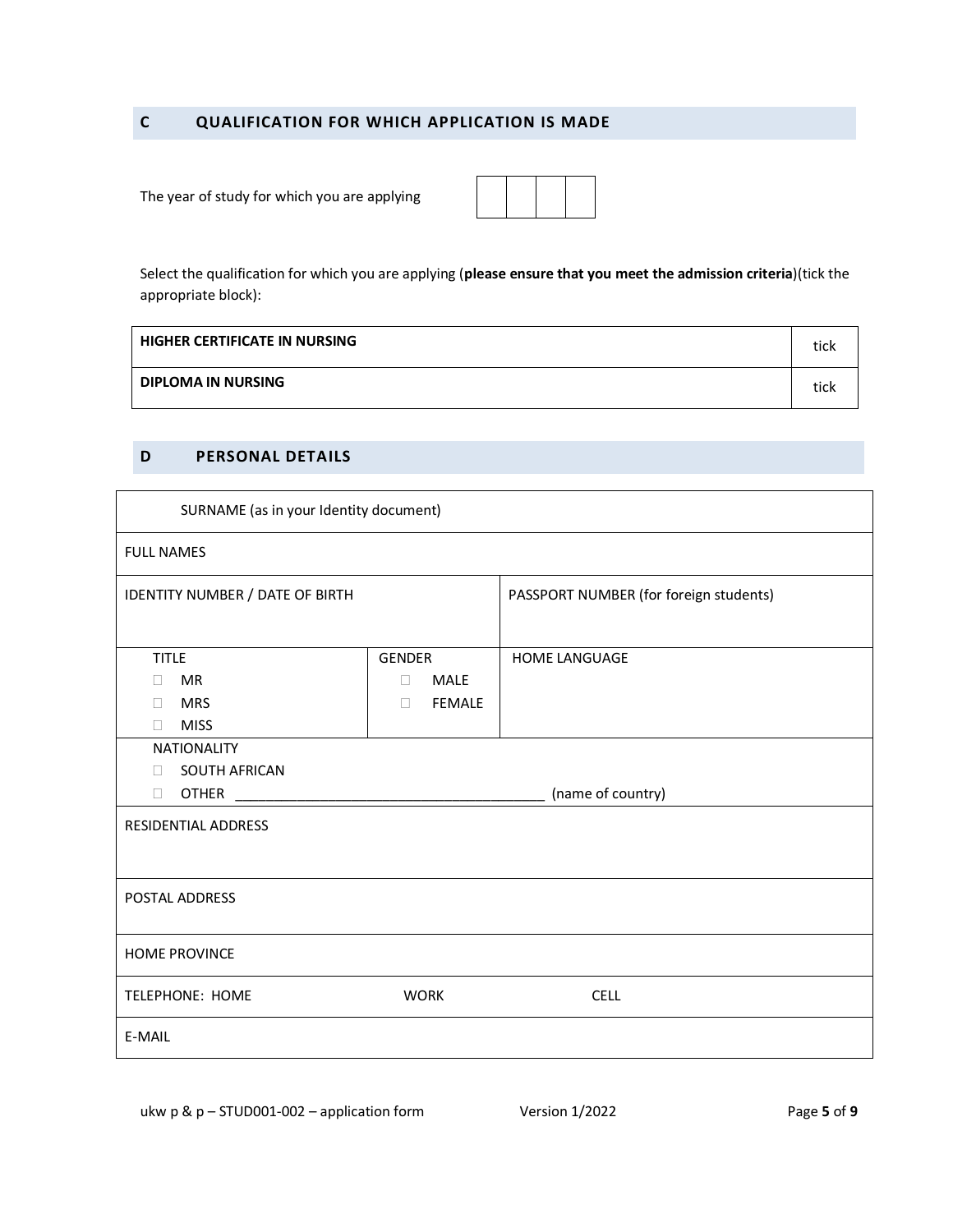# **E SCHOOL LEAVING DETAILS**

## i. **Highest grade passed at school to date**

| Grade 11 / Prelim International School results | Year |  |  |
|------------------------------------------------|------|--|--|
|                                                |      |  |  |
| Grade 12 / Final International School results  | Year |  |  |

#### **No mid-year grade 12 results are accepted**

#### ii. **Particulars of school attendance**

| Name of School attended |  |
|-------------------------|--|
| School postal address   |  |
| Postal code             |  |
| School telephone no     |  |
| Town & Province         |  |

# **F SCHOOL-LEAVING SUBJECTS** (only applicable to applicants currently in grade 12)

| <b>Subjects</b> | Admission<br><b>Point Score</b> | Final Grade 11 Results (%) / Preliminary<br><b>International School Results</b> |  |
|-----------------|---------------------------------|---------------------------------------------------------------------------------|--|
|                 |                                 |                                                                                 |  |
|                 |                                 |                                                                                 |  |
|                 |                                 |                                                                                 |  |
|                 |                                 |                                                                                 |  |
|                 |                                 |                                                                                 |  |
|                 |                                 |                                                                                 |  |
|                 |                                 |                                                                                 |  |
|                 |                                 |                                                                                 |  |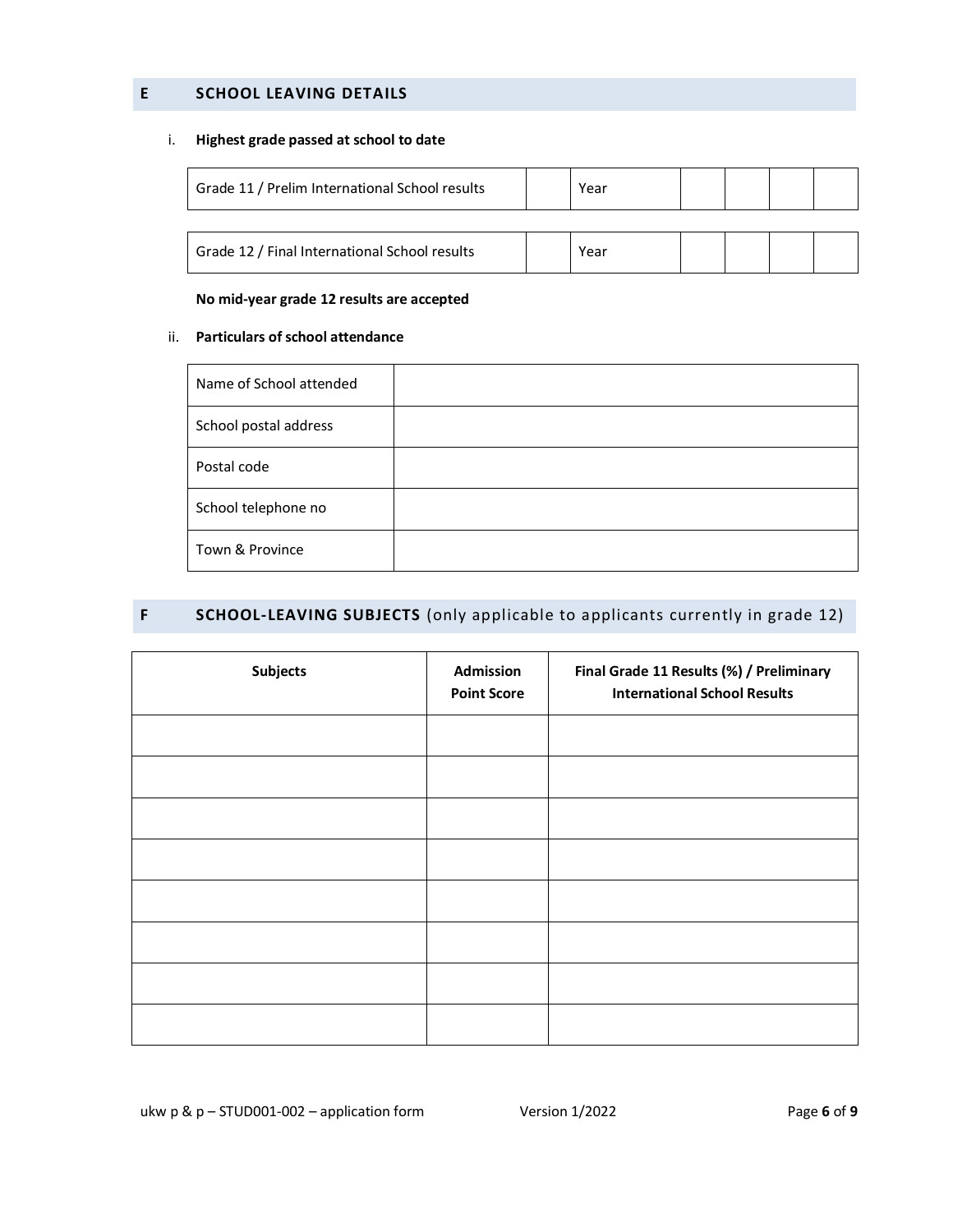# **G HIGHER EDUCATION QUALIFICATIONS**

Provide full details of studies at higher education institutions(s) as indicated above, if applicable. In the event of a discontinuation of studies, indicate the date of cancellation.

| Year from | <b>Year to</b> | <b>Higher Education</b><br>Institution | <b>Field of Study</b> | Result (e.g. cancelled, failed,<br>qualification obtained) |
|-----------|----------------|----------------------------------------|-----------------------|------------------------------------------------------------|
|           |                |                                        |                       |                                                            |
|           |                |                                        |                       |                                                            |
|           |                |                                        |                       |                                                            |
|           |                |                                        |                       |                                                            |

# **H DISABILITY PARTICULARS (IF ANY)**

Do you have a disability? Please indicate in either of the boxes below.



If "YES" please indicate the nature thereof under the categories listed below by ticking the appropriate box:

| <b>Physical</b>      | <b>Visual</b>                 | Learning                                                     | <b>Hearing</b>                            | Psychosocial     |
|----------------------|-------------------------------|--------------------------------------------------------------|-------------------------------------------|------------------|
| Loss of limb         | No functional<br>vision       | Head injuries                                                | No hearing                                | Depression       |
| Using crutches       | Albinism                      | Epilepsy                                                     | Moderate hearing<br>loss                  | Schizophrenia    |
| Wheelchair user      | <b>Blindness right</b><br>eye | Multiple sclerosis                                           | Deafness right ear                        | Bipolar disorder |
| Spinal Cord Injury   | Blindness left eye            | Communication<br>disabilities                                | Deafness left ear                         | Dementia         |
| Cerebral Palsy       | Other                         | Language and<br>speech disability<br>e.g. stuttering         | No functional<br>vision and no<br>hearing | Anxiety          |
| <b>Short Stature</b> |                               | Autism spectrum<br>disorder                                  | Other                                     | Other            |
| Other                |                               | <b>Attention Deficit</b><br>Hyperactivity<br>Disorder (ADHD) |                                           |                  |
|                      |                               | <b>Attention Deficit</b><br>Disorder (ADD)                   |                                           |                  |
|                      |                               | Dyslexia                                                     |                                           |                  |
|                      |                               | Specific learning<br>disorders                               |                                           |                  |
|                      |                               | Other                                                        |                                           |                  |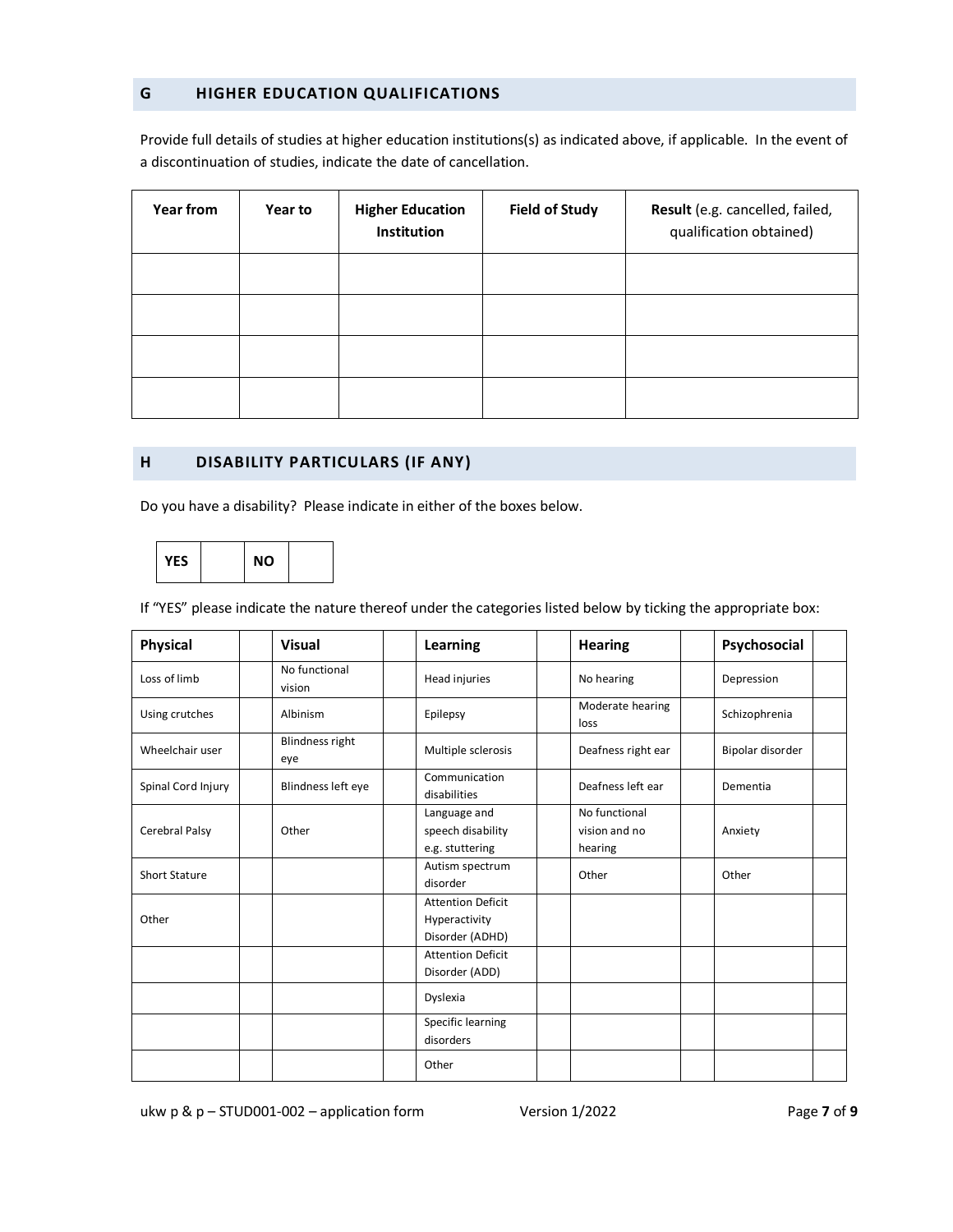Please provide in detail the nature of your disability e.g. use of wheelchair, crutches, etc:

*Please note: selection is based on academic achievement and not on your disability. The programmes we offer however put great physical demands on students and the School may refuse an application where it is of the opinion that an applicant will be unable to meet the physical demands of the programme for which application is made. The School may request that a medical certificate be submitted in cases of doubt. The School's decision in this regard will be final.*

\_\_\_\_\_\_\_\_\_\_\_\_\_\_\_\_\_\_\_\_\_\_\_\_\_\_\_\_\_\_\_\_\_\_\_\_\_\_\_\_\_\_\_\_\_\_\_\_\_\_\_\_\_\_\_\_\_\_\_\_\_\_\_\_\_\_\_\_\_\_\_\_\_\_\_\_\_\_\_\_\_\_\_ \_\_\_\_\_\_\_\_\_\_\_\_\_\_\_\_\_\_\_\_\_\_\_\_\_\_\_\_\_\_\_\_\_\_\_\_\_\_\_\_\_\_\_\_\_\_\_\_\_\_\_\_\_\_\_\_\_\_\_\_\_\_\_\_\_\_\_\_\_\_\_\_\_\_\_\_\_\_\_\_\_\_\_ \_\_\_\_\_\_\_\_\_\_\_\_\_\_\_\_\_\_\_\_\_\_\_\_\_\_\_\_\_\_\_\_\_\_\_\_\_\_\_\_\_\_\_\_\_\_\_\_\_\_\_\_\_\_\_\_\_\_\_\_\_\_\_\_\_\_\_\_\_\_\_\_\_\_\_\_\_\_\_\_\_\_\_

### **I DECLARATIONS BY APPLICANT**

I make the following declarations:

- i. I will abide by the rules and regulations of the School.
- ii. I hold myself responsible for: the payment of all fees and charges due and payable by me to the School; any arrears and interest on arrears at the mora rate as applicable from time to time; and any costs of recovery, including attorney-and-client scale fees and/or collection commission. If I do not inform the School in writing of withdrawal from studies or a course by the prescribed date(s) I will be liable for full fees even if I do not make use of School facilities.
- iii. I accept, agree and understand that: the School may keep and process data and documents in electronic format, including the personal data supplied by me in this application form; that the School may use and transfer such data and use such documents in electronic or other formats for its purposes consistent with the School's relationship with me as a student and former student including submission of data for the National Learners' Record Database and other returns as required by the Department of Higher Education and Training; that the School places records of qualifications awarded in the public domain; that the School may process my personal information in accordance with its rules and policies for academic and administrative purposes, including disciplinary processes and that the School may use electronically generated documents in place of the originals signed by me.
- iv. I waive all claims against the School for any damage or loss suffered while I am, or as a consequence of my being, a student at the School and/or arising out of loss or destruction of, or damage to, any property belonging to me or any other person.
- v. I declare that have not been expelled, rusticated, or excluded from any other higher education institution.
- vi. If I am a minor, I have the consent of my parent(s)/guardian to sign this form.
- vii. The information given on this form is complete and accurate. If I fail to disclose or falsely declare information (for example, non-disclosure of previous tertiary studies), this could lead to disciplinary action and/or the cancellation of my application and/or registration at the School.

 $\overline{\phantom{a}}$  , and the contract of the contract of the contract of the contract of the contract of the contract of the contract of the contract of the contract of the contract of the contract of the contract of the contrac

Signature of applicant **Date** Date of American American Control of American Control of American Control of American Control of American Control of American Control of American Control of American Control of American Contro

ukw p & p – STUD001-002 – application form Version 1/2022 Page **8** of **9**